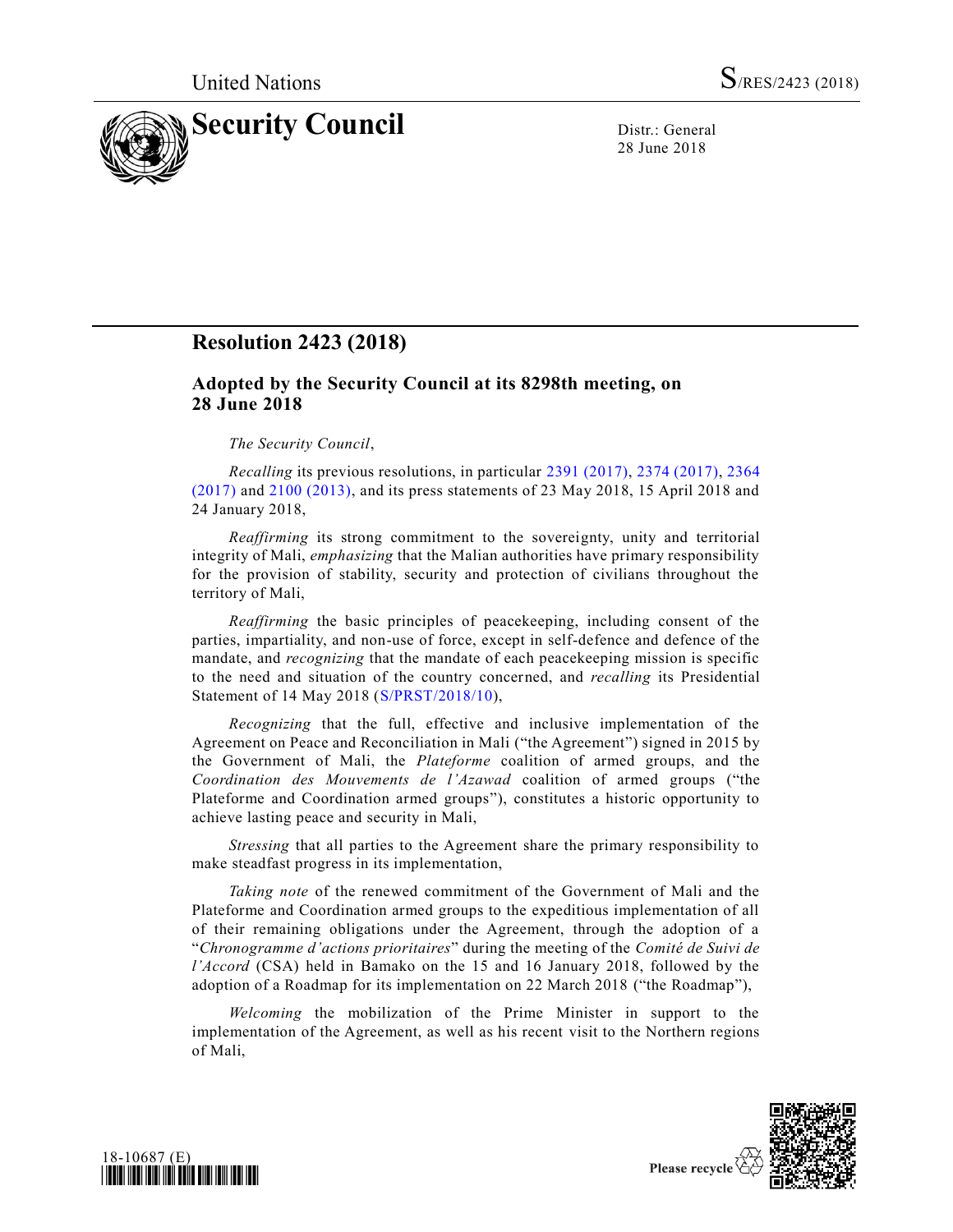*Expressing* deep concern over the persistent delays for its full implementation three years after it was concluded, and *stressing* the pressing need to deliver tangible and visible peace dividends to the population in the North and other parts of Mali in order to preserve the relevance of the Agreement as well as to prevent the gains achieved from being potentially reversed,

*Noting* that the slow progress in the implementation of the Agreement, particularly its defence and security provisions, as well as the delayed reform of the security sector, have hampered efforts to restore security in the North of Mali, and *stressing* that acceleration of the implementation of the Agreement would contribute to enhancing State's presence and to improving the security situation across Mali and to forestalling attempts by terrorist groups to derail the implementation of the Agreement,

*Affirming* its intention to continue to facilitate, support and follow closely the implementation of the Agreement,

*Welcoming* the appointment of the Carter Center as the Independent Observer referred to in the Agreement, *recalling* that the mandate of the Independent Observer, as defined by the Agreement, is to objectively evaluate progress towards implementation of the Agreement, including through the release every 4 months of a comprehensive report on the implementation of the commitments undertaken in the Agreement, identifying any impediments, determining responsibility and recommending the steps to be taken, and *calling upon* all parties to fully cooperate with the Carter Center in order to facilitate the implementation of its mandate as Independent Observer,

*Underlining* that engaging in hostilities in violation of the Agreement as well as actions taken that obstruct, or that obstruct by prolonged delay, or that threaten the implementation of the Agreement constitute a basis for sanctions designations pursuant to resolution [2374 \(2017\),](https://undocs.org/S/RES/2374(2017)) among other designation criteria, and *calling upon* all actors to cooperate fully with the Sanctions Committee and the Panel of Experts established pursuant to resolution [2374 \(2017\),](https://undocs.org/S/RES/2374(2017))

*Taking note* of the announced holding of presidential and legislative elections in 2018, as well as regional, district and municipal elections in 2019,

*Expressing* deep concern about the continued deterioration of the security situation in Mali, especially the expansion of terrorist and other criminal activities into the Central and Southern regions as well as the intensification of intercommunal violence in the Centre,

*Strongly condemning* the continued attacks, including terrorist attacks, against civilians, representatives from local, regional and State institutions, as well as national, international and UN security forces, including the Malian Defence and Security Forces (MDSF), United Nations Multidimensional Integrated Stabilization Mission in Mali (MINUSMA), the French forces and the European Union Training Mission in Mali (EUTM Mali),

*Strongly condemning* the activities in Mali and in the Sahel region of terrorist organizations, including MUJAO, Al-Qaida in the Islamic Maghreb (AQIM), Al Mourabitoune, Ansar Eddine, and associated individuals and groups such as Jama'at Nusrat al-Islam wal-Muslimin (Group for the Support of Islam and Muslims) and Islamic State in Greater Sahara and Ansaroul Islam, which continue to operate in Mali and constitute a threat to peace and security in the region and beyond, human rights abuses and violations, and violence against civilians, notably women and children, committed in Mali and in the region by terrorist groups,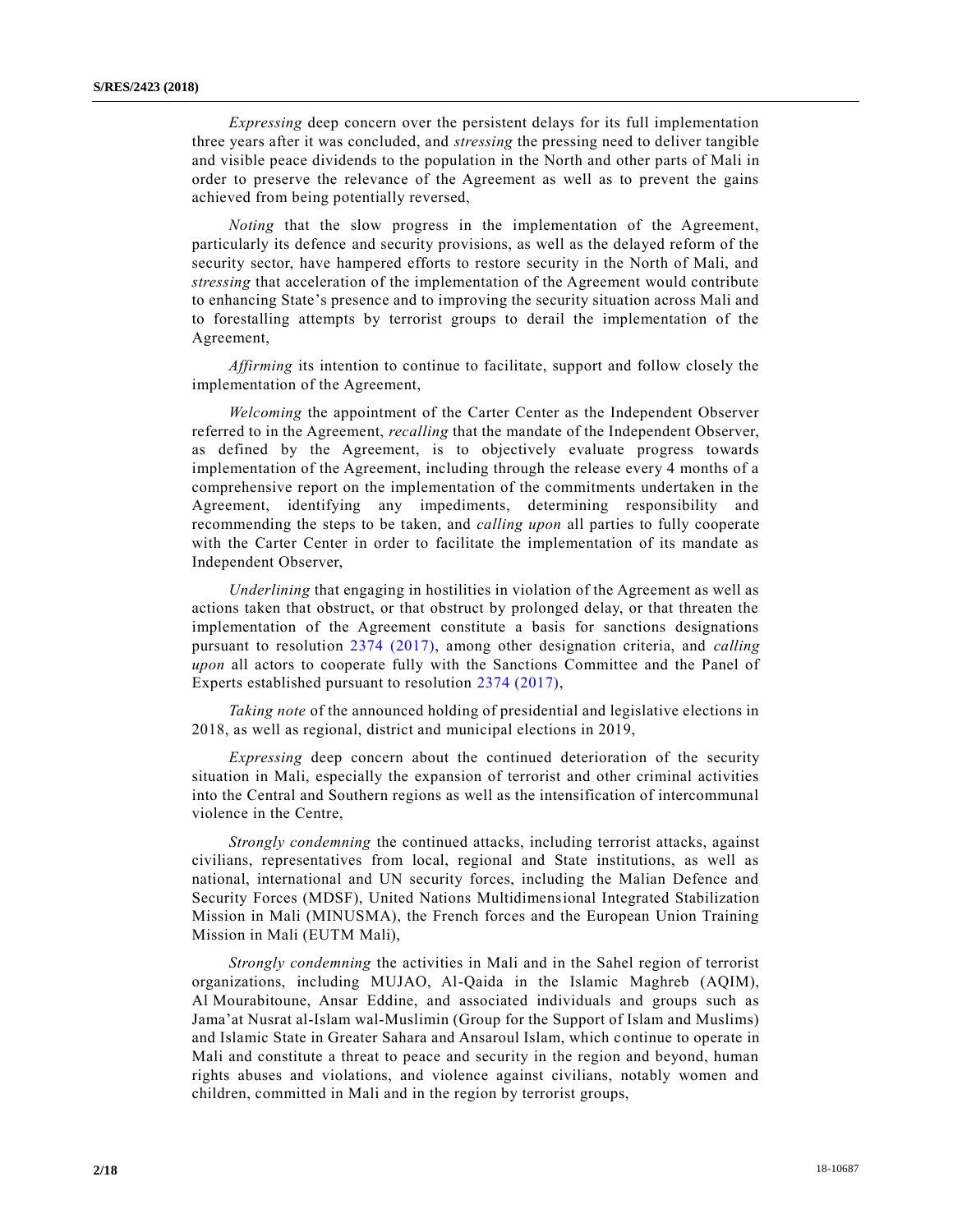*Emphasizing* that security and stability in Mali are inextricably linked to that of the Sahel and West Africa, as well as to that of Libya and North Africa, and *expressing* its deep concern regarding the transnational threat posed by terrorism and organized crime (including trafficking in persons, arms, drugs and natural resources, and the smuggling of migrants) in the Sahel region,

*Recognizing* that MINUSMA and the *Force conjointe du G5 Sahel* (FC-G5S) have the potential to be mutually beneficial instruments to restore peace and stability in Mali and in the Sahel region, and *underlining* that they have the potential to constitute a positive interaction between a United Nations peacekeeping operation and an African operation,

*Welcoming* the continued action by the French forces, at the request and in support of the Malian authorities, to deter the terrorist threat in the North of Mali,

*Commending* the role of EUTM Mali in providing training and advice in Mali for the MDSF and the FC-G5S, including by contributing to the strengthening of civilian authority and respect for human rights, and *further commending* the role of the European Union Capacity Building Mission in Mali (EUCAP Sahel Mali) in providing strategic advice and training for the *Police*, *Gendarmerie* and *Garde nationale* in Mali,

*Strongly condemning* all violations and abuses of international human rights law and violations of international humanitarian law, including those involving extrajudicial and summary executions, arbitrary arrests and detentions and illtreatment of prisoners, sexual and gender-based violence, as well as killing, maiming, recruitment and use of children, attacks against schools and hospitals, *calling on* all parties to respect the civilian character of schools in accordance with interna tional humanitarian law and to cease detention of all children on national security charges in violation of applicable international law, and *further calling upon* all parties to bring an end to such violations and abuses and to comply with their obligations under applicable international law,

*Reiterating*, in this regard, that all perpetrators of such acts must be held accountable and that some of such acts referred to in the paragraph above may amount to crimes under the Rome Statute, *taking note* that, acting upon the referral of the transitional authorities of Mali dated 13 July 2012, the Prosecutor of the International Criminal Court (ICC) opened, on 16 January 2013, an investigation into alleged crimes committed on the territory of Mali since January 2012, *recalling* the importance of assistance and cooperation, by all parties concerned, with the ICC, in matters that are within its jurisdiction, and *welcoming* in this regard the recent transfer of Al-Hassan Ag Abdoul Aziz Ag Mohamed Ag Mahmoud to the custody of the ICC,

*Recognizing* the essential contribution of the transitional justice mechanisms referred to in the Agreement to the promotion of a durable peace in Mali and accountability for human rights abuses and violations, *noting* the gradual progress achieved in the operationalization of the Truth, Justice and Reconciliation Commission, *stressing* the need for the Government to extend its mandate beyond December 2018, *welcoming* the establishment of the International Commission of Inquiry, in accordance with the Agreement, and *encouraging* its operationalization,

*Taking positive note* of Mali's second National Action Plan for the implementation of the Security Council resolution [1325 \(2000\),](https://undocs.org/S/RES/1325(2000)) as well as of Mali's legislation requiring a 30 per cent quota for women in national institutions, and *encouraging* their full and swift implementation,

*Welcoming* the signing of an action plan to end and prevent recruitment and use of children and sexual violence against children by the Coordination armed group and the United Nations in March 2017, *calling for* its full and immediate implementation,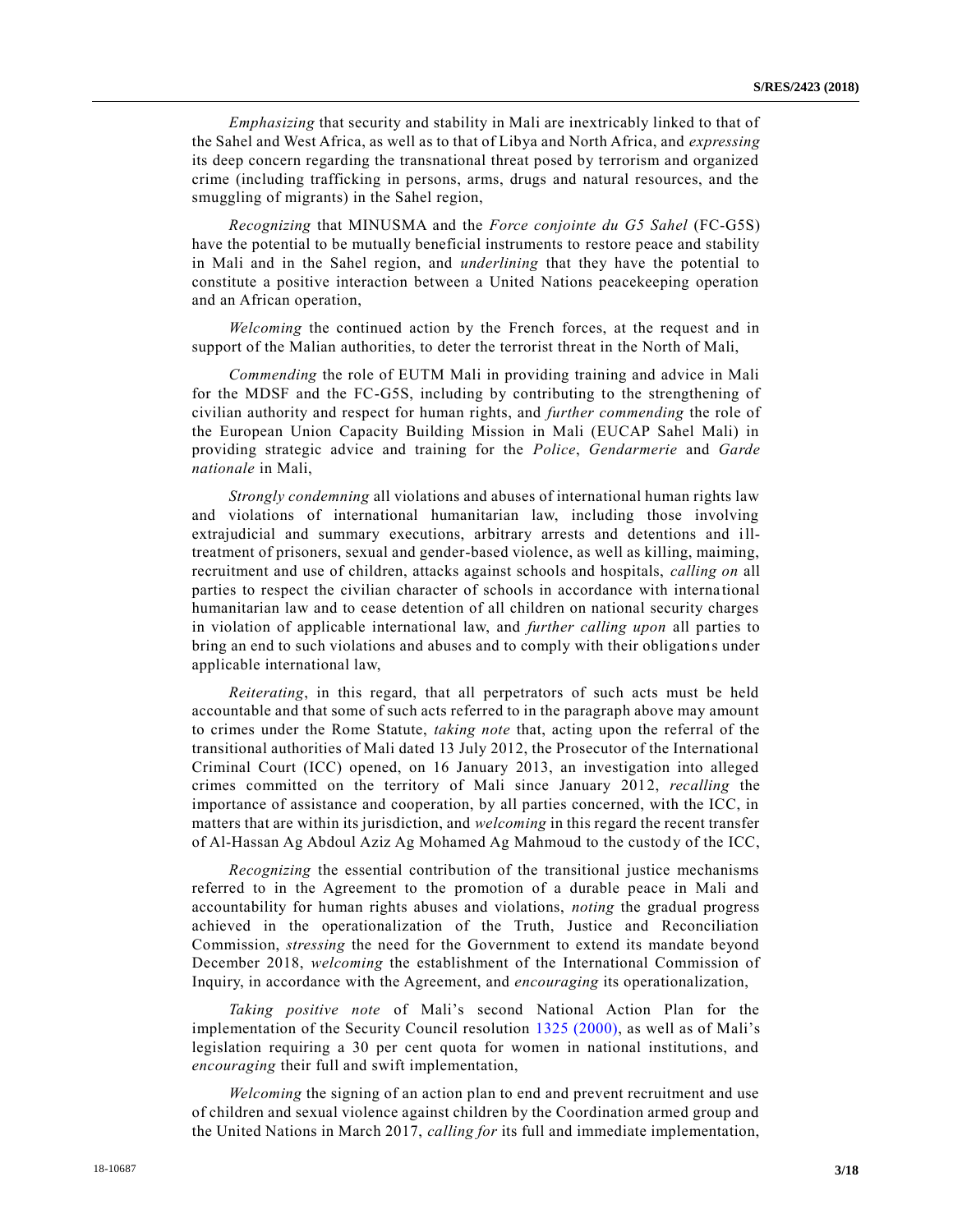and *encouraging* the immediate development and implementation of an action plan by the Plateforme armed groups and the United Nations to prevent the unlawful recruitment and use of children and sexual violence against children,

*Emphasizing* the need for all parties to uphold and respect the humanitarian principles of humanity, neutrality, impartiality and independence in order to ensure the continued provision of humanitarian assistance, the safety and protection of civilians receiving assistance and the security of humanitarian personnel operating in Mali, and *stressing* the importance of humanitarian assistance being delivered on the basis of need,

*Remaining* seriously concerned over the significant ongoing food and humanitarian crisis in Mali, and over the insecurity which hinders humanitarian access, exacerbated by the presence of armed groups, terrorist and criminal networks, and their activities, the presence of landmines, improvised explosive devices and explosive remnants of war, as well as the continued illicit proliferation of weapons from within and outside the region that threatens the peace, security, and stability of States in this region, *condemning* attacks against humanitarian personnel, and *calling on* Member States and international and regional organizations to respond swiftly to the humanitarian appeal through increased contributions and to ensure that all pledges are honoured in a full and timely manner,

*Recognizing* the adverse effects of climate change, ecological changes and natural disasters, among other factors, on the stability of Mali, including through drought, desertification, land degradation and food insecurity, and *emphasizing* the need for adequate risk assessment and risk management strategies by the government of Mali and the United Nations relating to these factors,

*Commending* troop- and police- contributing countries of MINUSMA for their contribution, *paying tribute* to the peacekeepers who risk, as well as lost, their lives in this respect, *strongly condemning* attacks against peacekeepers, *underlining* that these attacks may constitute war crimes under international law, *stressing* that those responsible for these acts should be held accountable, *calling* on the Government of Mali to swiftly investigate and bring the perpetrators to justice and *further stressing* the importance of MINUSMA having the necessary capacities to promote the safety and security of the United Nations peacekeepers,

*Reiterating* its serious concern at the continuing lack of key capabilities for MINUSMA, *stressing* the need to fill gaps in, in particular in the field of military helicopters and mine protected vehicles, and to strengthen MINUSMA's capabilities to enable it to implement its mandate in a complex security environment that includes asymmetric threats, and *emphasizing* the utmost importance of improving logistics support to ensure the security and safety of MINUSMA's personnel in that regard,

*Welcoming* the significant progress made in the deployment of a combat convoy battalion and of a quick reaction force, *further welcoming* the recent pledges announced to fill in troops and capacity gaps, and *urging* Member States who expressed pledges to fully deploy these units within the announced time frame,

*Recalling* that it is important that all MINUSMA contingents are properly trained and effectively equipped, including with adequate language skills, staffed and supported to be able to sustain their commitment to carry out their respective tasks,

*Recalling* resolution [2378 \(2017\),](https://undocs.org/S/RES/2378(2017)) which requests the Secretary-General to ensure that data related to the effectiveness of peacekeeping operations, including peacekeeping performance data, is used to improve analytics and evaluation of mission operations, based on clear and well identified benchmarks,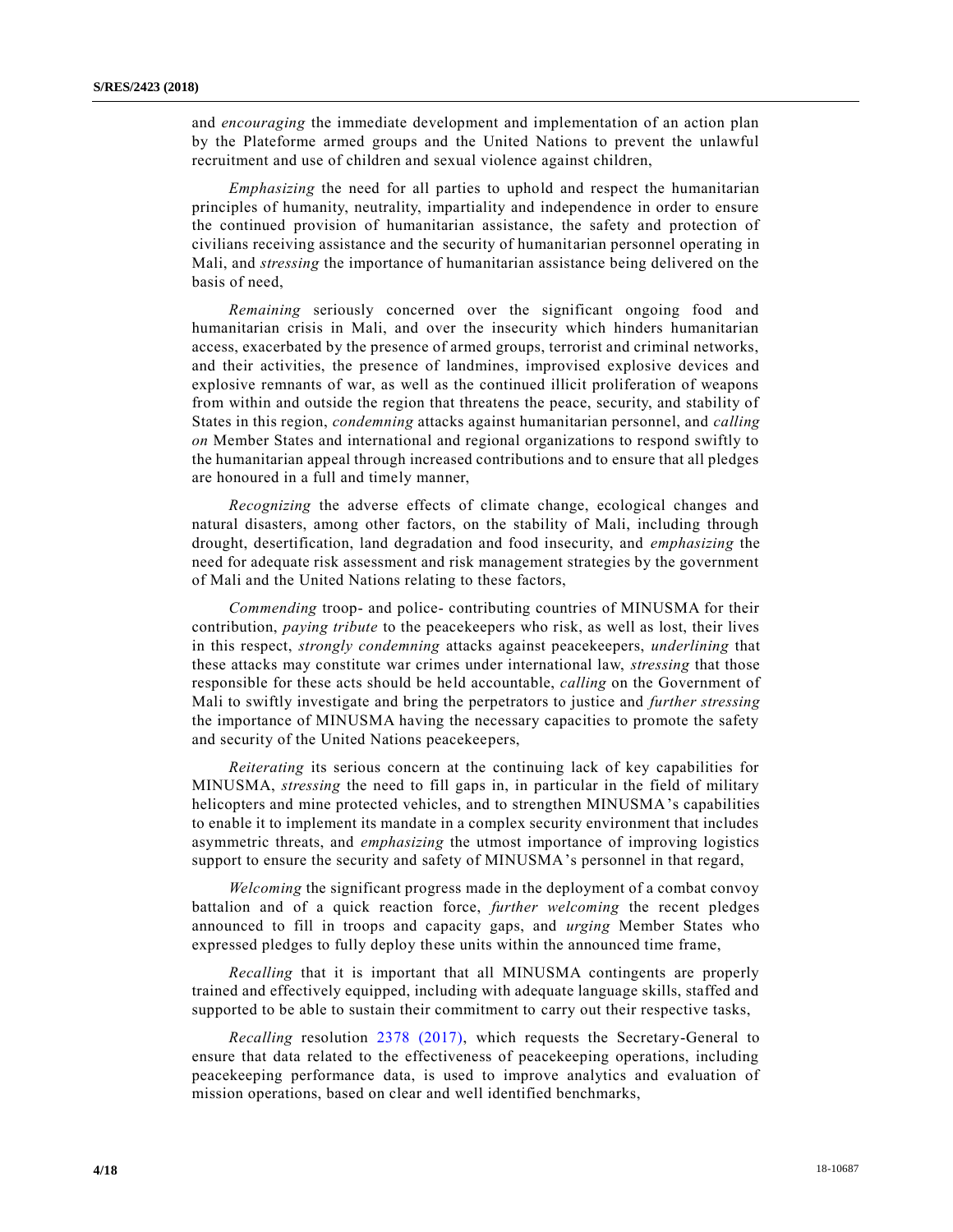*Noting* the publication of the report on "Improving Security of United Nations Peacekeepers", which highlights the link between the safety and security of peacekeepers and the performance of troops, and *recognizing* that fatalities can be a consequence of deficiencies in training, equipment and performance,

*Welcoming* the initiative of the Secretary-General to conduct Special Investigations into performance issues, and *encouraging* the Secretary-General to report on the findings of such investigations and efforts to take collective action to improve peacekeeping operations,

*Reiterating* its strong support for the Special Representative of the Secretary-General for Mali and Head of MINUSMA ("the SRSG"), and for MINUSMA to assist, as mandated, the Malian authorities and the Malian people in their efforts to bring lasting peace and stability to their country,

*Taking note* of the report of the Secretary-General [\(S/2018/541\)](https://undocs.org/E/RES/2018/54), which builds on the findings and recommendations of the independent strategic review of MINUSMA conducted in the first half of 2018,

*Determining* that the situation in Mali continues to constitute a threat to international peace and security,

*Acting* under Chapter VII of the Charter of the United Nations,

#### **Implementation of the Agreement on Peace and Reconciliation in Mali**

1. *Welcomes* the recent positive steps achieved in the implementation of the Agreement ahead of the electoral cycles due to take place in Mali in 2018, through the establishment of the regions of Taoudénit and Ménaka, progress in the operationalization of Operational Coordination Mechanisms in Gao, Kidal and Timbuktu, progress in the cantonment and disarmament, demobilization and reintegration processes through the pre-registration of combatants, as well as the holding of a high-level workshop on security sector reform, with a particular emphasis on the concepts of reconstituted armed and security forces and of territorial police force;

2. *Expresses* its deep frustration that parties have too long stalled the implementation of the Agreement, in spite of significant international support and assistance, *expresses* a significant sense of impatience with parties over the persistent delays in the full implementation of key provisions of the Agreement and *stresses* the absolute urgency for the Government of Mali and the Plateforme and Coordination armed groups to take unprecedented steps to fully and expeditiously deliver on remaining obligations under the Agreement;

3. *Expresses its intention* to follow closely the timely implementation of the Roadmap referred to above and to respond with measures pursuant to resolution [2374](https://undocs.org/S/RES/2374(2017))  [\(2017\)](https://undocs.org/S/RES/2374(2017)) should the parties not implement the agreed-upon commitments within the announced time frame;

4. *Urges* the Government of Mali and the Plateforme and Coordination armed groups to take immediate and concrete action to implement key provisions of the Agreement referenced in the Roadmap, through:

- the holding of the presidential elections in a peaceful environment, with the support of the signatory armed groups,
- progress in the decentralization process, including through the adoption, following adequate consultations, of a decree setting out arrangements for the transfer of decentralized State services to local authorities in their areas of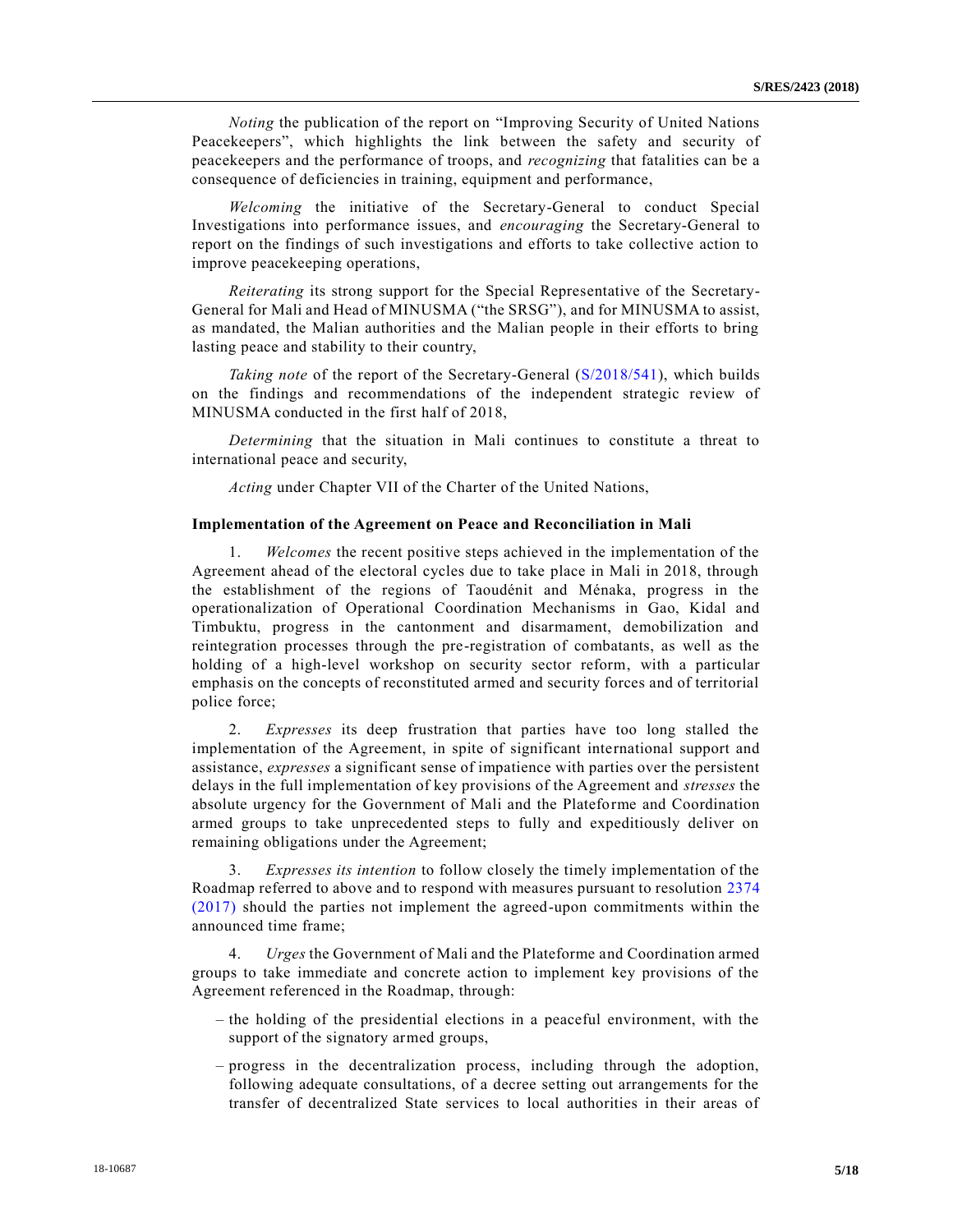competence, as well as through the adoption, following adequate consultations, of legislation establishing a regional territorial police force,

- the operationalization of the interim administrations in the North of Mali, including through the allocation of the necessary human, technical and financial resources to perform their missions,
- progress in the cantonment and disarmament, demobilization and reintegration (DDR) processes, as well as in an inclusive and consensual security sector reform, with a view to the progressive redeployment of the reconstituted and reformed defence and security forces in Mali, through the registration of all combatants eligible to the DDR process by the end of 2018, the effective launch of an accelerated cantonment, the completed integration of at least 1000 members of the signatory armed groups in the MDSF, and the start of the socioeconomic reintegration of unintegrated members of the signatory armed groups with the support of international partners, including the World Bank,
- the full operationalization of mixed units of the Operational Coordination Mechanism in Gao, Kidal and Timbuktu,
- progress towards the socioeconomic development of the North of Mali, through the adoption of legislation establishing the Northern Development Zone, following the holding of a high-level workshop addressing all related issues,
- ensuring equal and meaningful participation of women, including through greater representation of women in the mechanisms established by the Agreement to support and monitor its implementation, including the interim authorities;

5. *Requests* the Secretary-General to take appropriate steps to allow for the swift conclusion of a "Pact for Peace" between the Government of Mali and the United Nations, with the support of the members of the international mediation, in the wake of the upcoming presidential elections, as recommended in his report referred to above, with the overall objectives to accelerate the implementation of the Agreement, contribute to the stabilization of Mali and strengthen the coherence of international efforts in Mali, with the support of MINUSMA, on the basis of mutual commitments by all actors involved, *encourages* that this pact relies on agreed-upon benchmarks related to governance, rule of law and implementation of the Agreement, and specifically to its key provisions, including progress in the decentralization process, inclusive and consensual reform of the security sector, national reconciliation measures and socioeconomic development, and *further requests* that the Secretary-General provides regular updates to the Security Council on the preparation of this "Pact for Peace";

6. *Requests* the Secretary-General to report to the Security Council, 6 months after the presidential inauguration, on progress achieved in the implementation of the measures referenced in paragraph 4 above and of the benchmarks developed in the framework of the "Pact for Peace", *expresses its intent* to examine progress achieved in the implementation of the Agreement on the basis of the report of the Secretary-General, and *further expresses its intent*, in the absence of significant progress in the implementation of the measures and benchmarks referenced above, to request the Secretary-General to provide options for potential significant adaptation of MINUSMA after the expiration of its current mandate;

7. *Welcomes* the signatory armed groups' agreement on a definitive cessation of hostilities through the signing of a "document of commitments" on 20 September 2017, and *calls upon* all parties to the Agreement to strictly abide to the arrangements in place for a cessation of hostilities;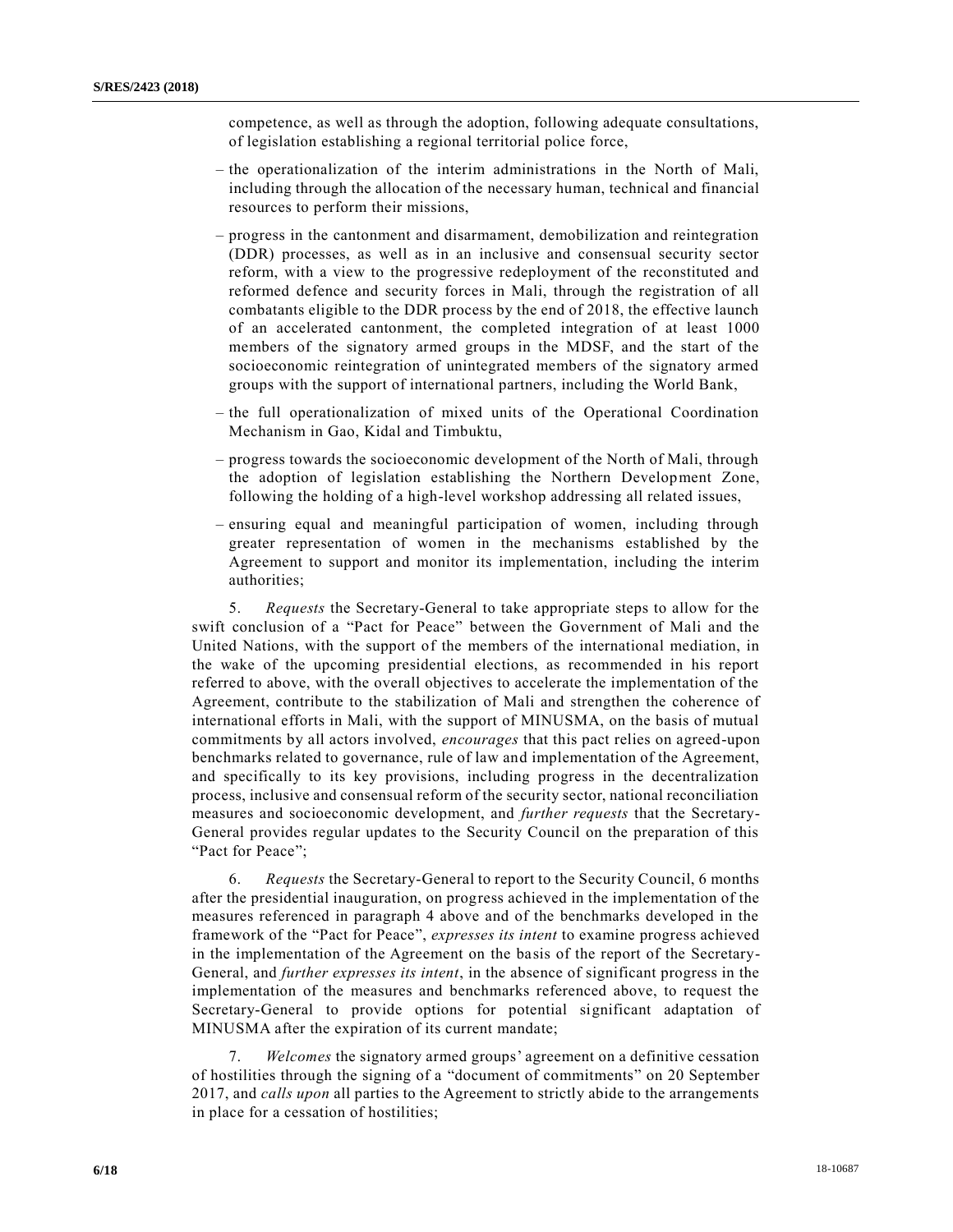8. *Demands* that all armed groups in Mali put aside their arms, cease hostilities, reject the recourse to violence, cut off all ties with terrorist organizations, take concrete steps to enhance their cooperation and coordination with the Government of Mali to eliminate the terrorist threat, and recognize, without conditions, the unity and territorial integrity of the Malian State, within the framework of the Agreement;

9. *Urges* all parties in Mali to cooperate fully with the SRSG and MINUSMA, and *further urges* all parties to ensure the safety, security and freedom of movement of MINUSMA's personnel with unhindered and immediate access throughout the territory of Mali to enable MINUSMA to carry out fully its mandate;

10. *Calls for* the inclusion within national and regional strategies of programs to support community efforts to address the stigma of sexual and gender-based violence and the reintegration of survivors into their communities;

11. *Calls upon* the Government of Mali to finalize its strategy for the development of the North of Mali and the national emergency plan;

12. *Requests* the SRSG to use his good offices to encourage and support the full implementation of the Agreement, in particular by playing a central role to support and oversee the implementation of the Agreement by the Government of Mali, the Plateforme and Coordination armed groups, notably by heading the Secretariat of the CSA, and in particular, to assist the Malian parties in identifying and prioritizing implementation steps, consistent with the provisions of the Agreement;

13. *Calls on* the members of the CSA and other relevant international partners, including G5 Sahel States, to increase their engagement in support to the implementation of the Agreement, as well as to continue to coordinate their efforts in this regard with the SRSG and MINUSMA, and *recognizes* the role of the CSA to reconcile disagreements between the Malian parties;

14. *Takes positive note* of the publication of the first report of the Independent Observer on 28 May 2018, *calls upon* the Independent Observer to continue to make public, including through presentation to the CSA, regular reports containing concre te recommendations on steps to be taken by all parties to accelerate the full, effective and inclusive implementation of the Agreement;

15. *Welcomes* the establishment of an International Commission of Inquiry, in accordance with the Agreement and as requested by resolution [2364 \(2017\),](https://undocs.org/S/RES/2364(2017)) and *calls upon* all parties to cooperate fully with it;

16. *Encourages* all relevant United Nations agencies, as well as regional, bilateral and multilateral partners to provide the necessary support to contribute to the implementation of the Agreement by the Malian parties, in particular its provisions pertaining to socioeconomic, cultural and environmental development;

## **Situation in Central Mali**

17. *Underlines* that stabilization of the situation in Central Mali requires a fully integrated plan encompassing simultaneous pursuit of progress on security, governance, development, reconciliation, as well as protection and promotion of human rights;

18. *Welcomes* the measures taken by the Government of Mali to support the implementation of its comprehensive plan to re-establish state presence in Central Mali (*Plan de sécurisation intégrée des regions du Centre* — PSIRC), and *urges* further and continued efforts in this direction, consistent with provisions of paragraph 17 above;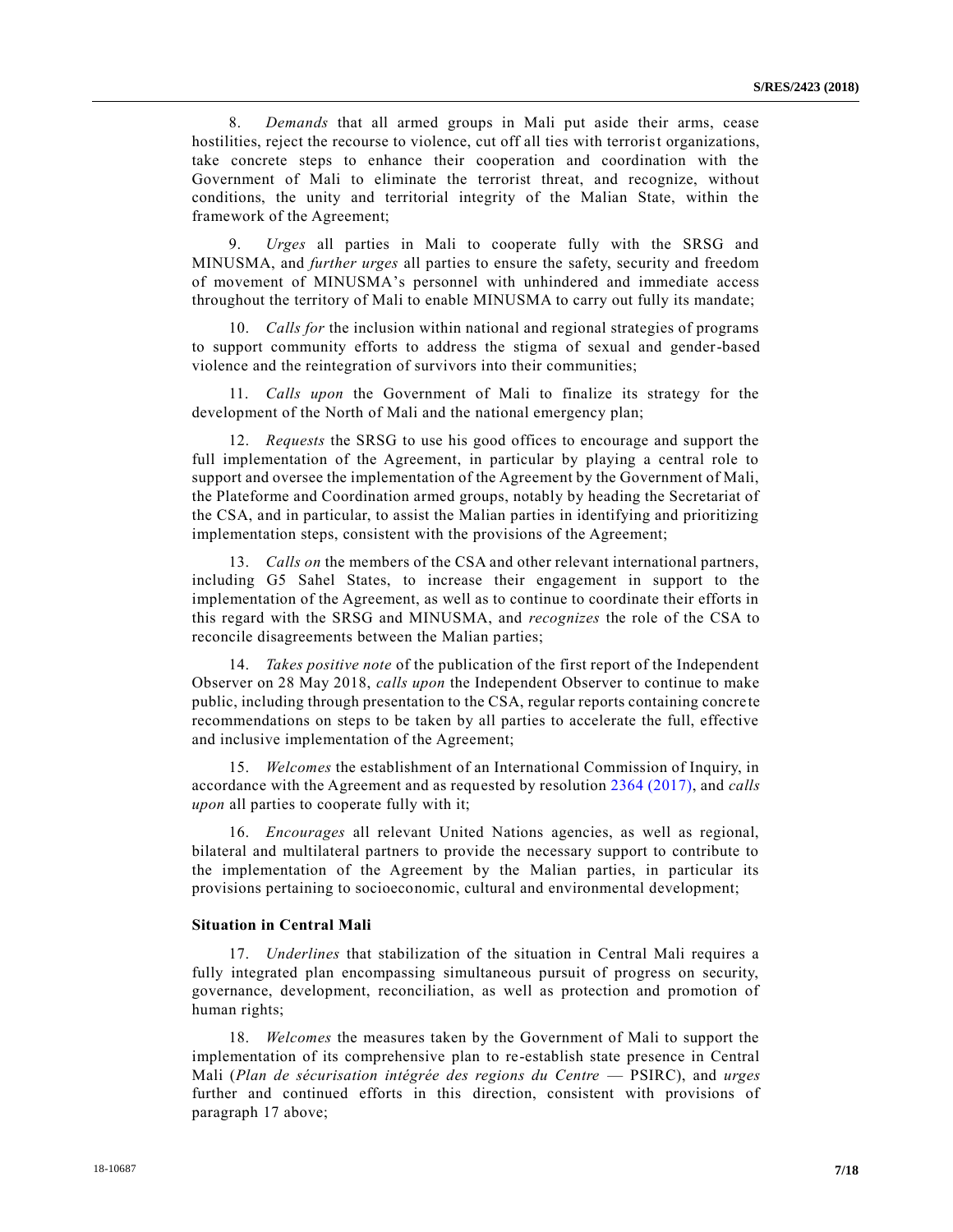## **Electoral cycles**

19. *Stresses* the need for the elections referred to above to be inclusive, free, fair, transparent, credible, and conducted in a peaceful environment, *underlines* the primary responsibility of the Government of Mali in ensuring this, and *further stresses* the need to ensure adequate coordination of the electoral process with the implementation of the Agreement;

20. *Takes note* of the measures taken until now to ensure proper preparation of the electoral process as well as to hold the upcoming electoral cycles according to the announced time frame, and *encourages* continued efforts in this direction;

21. *Calls on* the Government of Mali to ensure the protection of the right to peaceful assembly, including in the context of the ongoing state of emergency, and *further calls upon* all actors to show restraint, refrain from violence and the incitement thereof, as well as to resolve any potential disputes over the conduct of the electi ons through the use of established legal mechanisms;

22. *Requests* the SRSG to use his good offices to support the preparation, conduct and conclusion of the upcoming electoral cycles in pursuance of the conditions referenced in paragraph 19 above;

23. *Calls for* the continuation of a constructive dialogue between the Government, the Opposition and all relevant stakeholders on the modalities of the presidential elections, which is essential for the transparency and the credibility of the electoral process, and *supports* the efforts currently deployed by the SRSG in coordination with the African Union High-Representative and Head of MISAHEL and ECOWAS representative to support such dialogue;

## **MINUSMA's mandate**

#### *General principles*

24. *Decides* to extend the mandate of MINUSMA until 30 June 2019;

25. *Decides* that MINUSMA shall continue to comprise up to 13,289 military personnel and 1,920 police personnel, and *requests* the Secretary-General to take the necessary steps to expedite force and asset generation, as well as deployment, including as set out in paragraph 58 below;

26. *Decides* that the strategic priority of MINUSMA remains to support the implementation by the Government, the Plateforme and Coordination armed groups, as well as by other relevant Malian stakeholders, of the Agreement, in particular its political and security key provisions, notably the gradual restoration and extension of State authority and services, the definition of a new institutional architecture, the inclusive and consensual reform of the security sector and national reconciliation measures, and *requests* MINUSMA to reprioritize its resources and efforts to focus on political tasks;

27. *Stresses* that MINUSMA's mandate should be implemented based on a prioritization of tasks established in paragraphs 38 and 39 below, *requests* the Secretary-General to reflect this prioritization in the deployment of the mission and to align budgetary resources according to the prioritization of mandate tasks as set out in this resolution, while ensuring appropriate resources for the implementation of the mandate, and, in this regard, *reaffirms* that the support to the implementation of the Agreement should be given priority in decisions about the use of available capacity and resources;

28. *Requests* MINUSMA to strengthen its efforts to improve coordination between its civil, military and police components, including through an integrated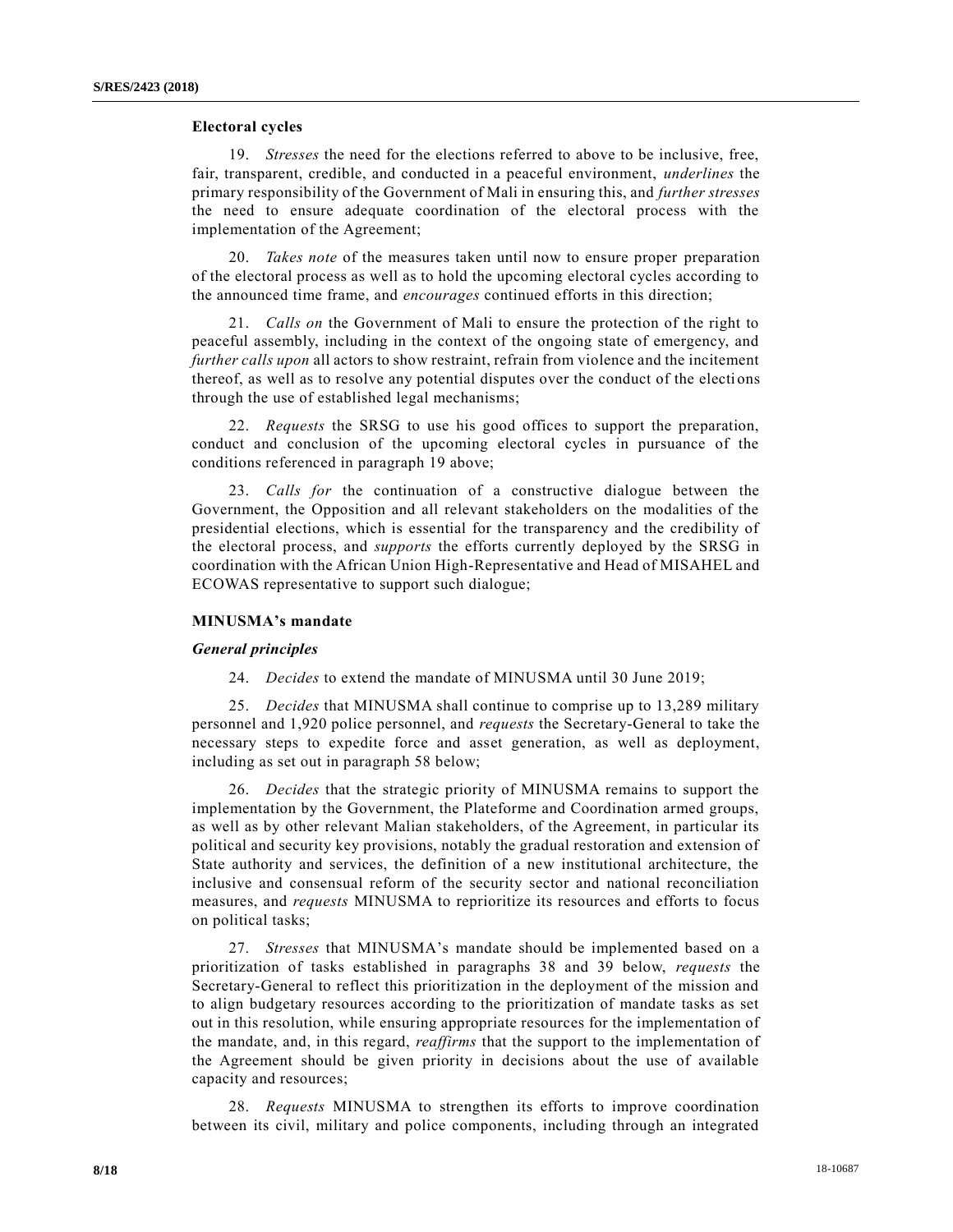approach to operational planning and intelligence as well as through the establishment of intra-mission dedicated coordination mechanisms;

29. *Encourages* the Secretary-General to develop an integrated strategic framework setting the United Nations' overall vision, joint priorities and internal division of labour to sustain peace in Mali, *further requests* the Secretary-General to ensure an efficient division of tasks and complementarity of efforts between MINUSMA and the United Nations Country Team (UNCT), based on their mandates and comparative advantages, to support the implementation of the Agreement, as well as to continuously adjust this deployment according to the progress made in the implementation of MINUSMA's mandate, consistent with the division of tasks with the UNCT requested in paragraph 71 below, while stressing the importance of adequate resources for the UNCT, *calls on* the UNCT to enhance its presence and activities in the Northern and Central regions of Mali, and *encourages* Member States and relevant organizations to consider providing the necessary voluntary funding to this end;

30. *Requests* the Secretary-General to continue to ensure enhanced cooperation and information sharing, where appropriate, between MINUSMA, the United Nations Office for West Africa and the Sahel (UNOWAS), sub-regional organizations, including ECOWAS and the G5 Sahel, as well as Member States in the region;

31. *Requests* MINUSMA, in coordination with relevant partners, including the UNOWAS and the United Nations Office on Drugs and Crime, to enhance its awareness of the financial sources of conflicts in Mali, including trafficking in persons, arms, drugs and natural resources, and the smuggling of migrants, and of its implication on the regional security environment, in order to contribute to the definition of integrated and effective strategies in support of long-term peace and stability in Mali and the region;

32. *Authorizes* MINUSMA to use all necessary means to carry out its mandate, within its capabilities and its areas of deployment;

33. *Requests* MINUSMA to continue to carry out its mandate with a proactive and robust posture;

34. *Requests* MINUSMA, in pursuit of its relevant priority tasks and active defence of its mandate, to continue anticipate and deter threats and to take robust and active steps to counter asymmetric attacks against civilians or United Nations personnel, to ensure prompt and effective responses to threats of violence against civilians and to prevent a return of armed elements to those areas, engaging in direct operations pursuant only to serious and credible threats;

35. *Expresses* its deep concern regarding the heavy number of losses of peacekeepers in Mali and *requests* MINUSMA to continue to protect the United Nations personnel, notably uniformed personnel, installations and equipment and ensure the safety, security and freedom of movement of United Nations and associated personnel, and, in this context, to periodically review all implemented safety and security measures;

36. *Encourages* the Secretary-General to keep the Mission concept under continuous review, specifically noting the repeated attacks against the mission as well as the deterioration of the security situation and the weakening of State 's presence in the Centre of Mali, in order to maximize the positive impact of MINUSMA's resources and make operational adjustments where necessary, *further encourages* the reconfiguration of MINUSMA posture to optimize and rebalance the uniformed and civilian presences in the Central region, at the discretion of the SRSG, in close consultation with the Force Commander and without impeding its ability to pursue its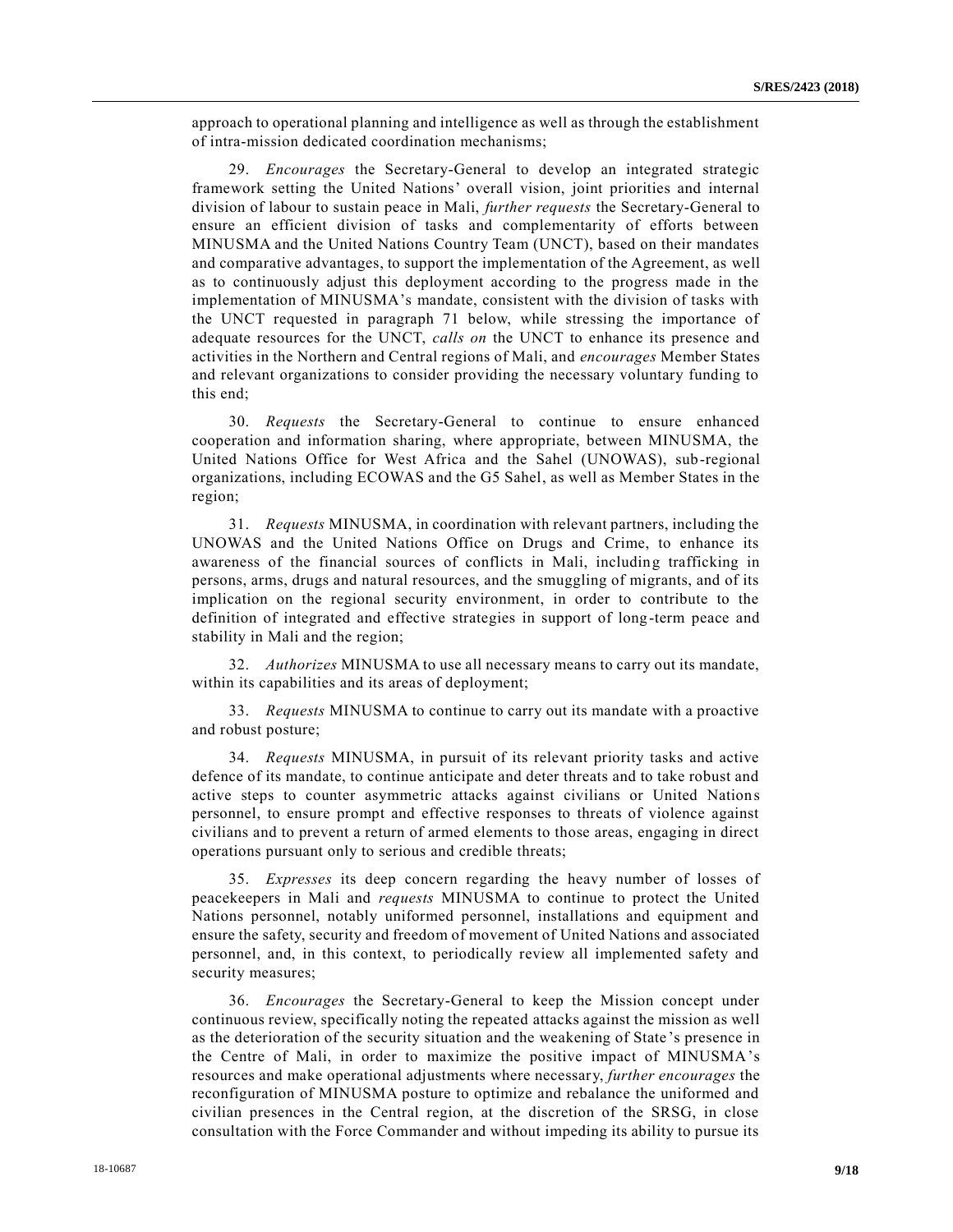strategic priority in the North, and *requests* the Secretary-General to keep the Security Council informed on the implementation of such measures;

37. *Underlines the importance* for MINUSMA to consider potential measures, as appropriate, as applicable, in line with its protection of civilians mandate as set out in paragraph 38 (d) below, and within existing resources, with a view to reducing or avoiding potential collateral damages among civilians which could result from attacks against the mission's camps;

## *Priority tasks*

38. *Decides* that MINUSMA's mandate shall include the following priority tasks:

(a) *Support to the implementation of the Agreement on Peace and Reconciliation in Mali*

(i) To support the implementation of the political and institutional reforms provided by the Agreement, especially in its Part II, notably to support the Government's efforts for the effective restoration and extension of State authority and rule of law throughout the territory, including through supporting the effective functioning of interim administrations in the North of Mali under the conditions set out in the Agreement;

(ii) To support the implementation of the defence and security measur es of the Agreement, especially its Part III and Annex 2, notably:

- to support, monitor and supervise the ceasefire, including through the continued implementation of control measures on movement and armament of signatory armed groups, and to report to the Security Council on violations of it,
- to support the deployment of joint security patrols in the North of Mali, where necessary and where possible,
- to support the cantonment, disarmament, demobilization and reintegration of armed groups, including through the integration of elements of the signatory armed groups in the MDSF as an interim measure, and the continued implementation of a community violence reduction program, within the framework of an inclusive and consensual reform of the security sector, taking into account the particular needs of women and children and without prejudice to the anticipated plans of the demobilization, disarmament and reintegration and integration commissions,
- to support the redeployment of the reformed and reconstituted MDSF in the North of Mali, including through operational, logistical and transportation support during coordinated operations and joint operations, mentoring, planning, strengthened information sharing, and medical evacuation, within existing resources, without prejudice to the basic principles of peacekeeping,
- to ensure coherence of international efforts, in close collaboration with other bilateral partners, donors and international organizations, including the European Union, engaged in these fields, to rebuild the Malian security sector, within the framework set out by the Agreement;

(iii) To support the implementation of the reconciliation and justice measures of the Agreement, especially in its Part V, by continuing its current activities, including with respect to the support of the operations of the International Commission of Inquiry, in consultation with the parties, support to the work of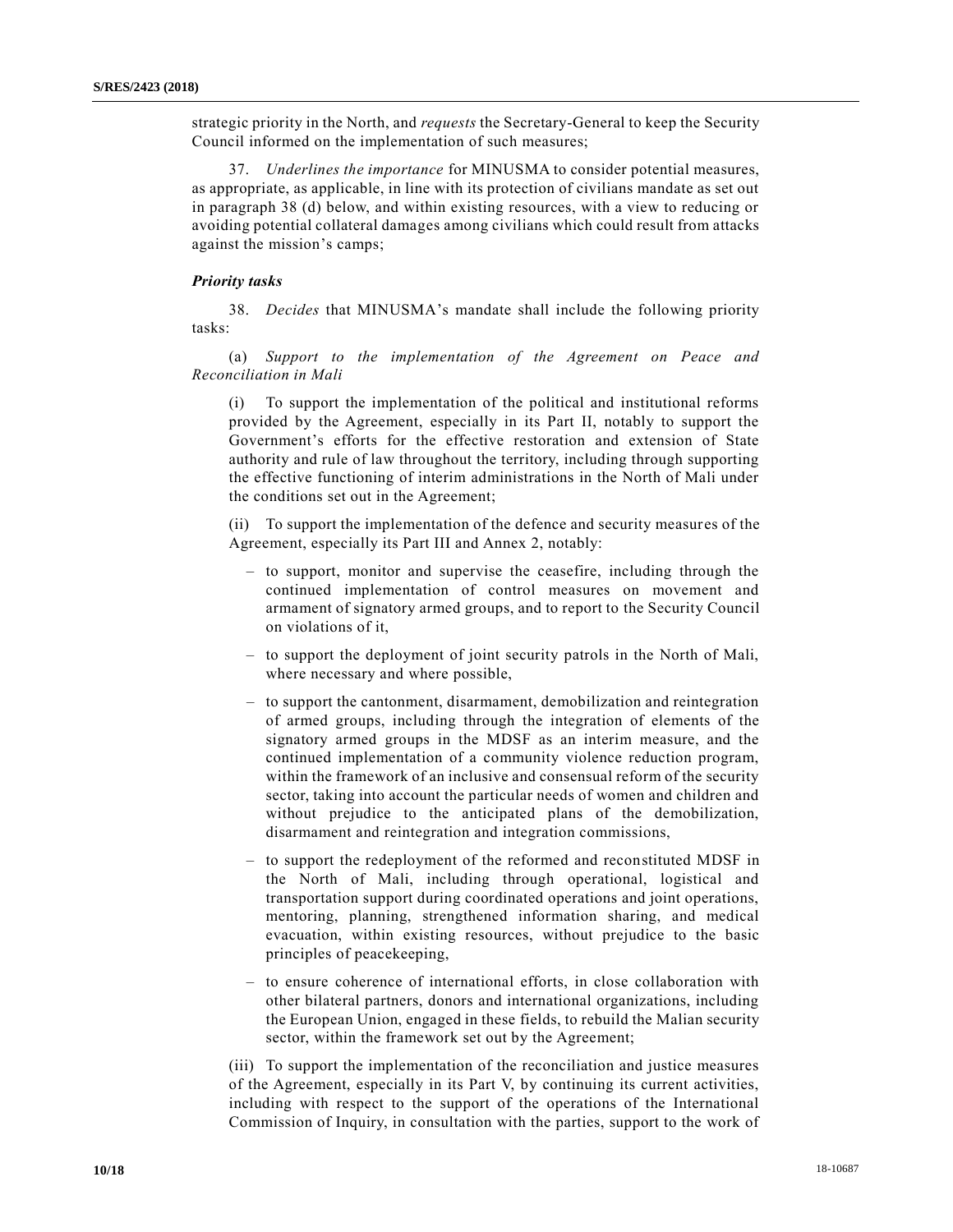the Truth, Justice and Reconciliation Commission, support to the effectiveness of justice and corrections officials in the North and Centre of the country and to associated interim authorities, and technical support to Malian judicial institutions regarding the detention, investigation and prosecution of individuals suspected of, and sentencing of those found responsible for, terrorism-related crimes, mass atrocities and transnational organized crime activities (including trafficking in persons, arms, drugs and natural resources, and the smuggling of migrants), which risk destabilizing the peace process;

(iv) To support, within its resources and areas of deployment, the conduct of inclusive, free, fair, transparent, and credible elections, conducted in a peaceful environment, as well as the holding of a constitutional referendum, including through the provision of appropriate technical assistance and security arrangements, consistent with the provisions of the Agreement;

(b) *Support to the restoration of State authority in the Centre*

To support the redeployment of the MDSF in the Centre of Mali, including through continued operational, logistical and transportation support during coordinated operations and joint operations, mentoring, planning, strengthened information sharing and medical evacuation, within existing resources, without prejudice to the basic principles of peacekeeping;

(c) *Good offices and reconciliation*

(i) To exercise good offices, confidence-building and facilitation at the national and local levels, in order to support dialogue with and among all stakeholders towards reconciliation and social cohesion;

(ii) To support efforts to reduce intercommunal tensions, bearing in mind the primary responsibility of the Malian authorities;

(iii) To support the holding of inclusive, free, fair, transparent and credible elections, conducted in a peaceful environment;

(iv) To encourage and support the full implementation of the Agreement by the Government of Mali, the Plateforme and Coordination armed groups, and all relevant non-signatory actors, including by promoting the meaningful participation of civil society, including women's organizations as well as youth organizations;

(d) *Protection of civilians and stabilization, including against asymmetric threats*

(i) To protect, without prejudice to the primary responsibility of the Malian authorities, civilians under threat of physical violence, including through public information, community outreach, dialogue and direct engagement;

(ii) In support of the Malian authorities, to stabilize the key population centres and other areas where civilians are at risk, notably in the Centre and North of Mali, and, in this regard:

- to enhance early warning and documentation of the impact of conflict and violence on civilians,
- to anticipate, deter and counter threats, including asymmetric thre ats,
- to strengthen community engagement and protection mechanisms, including through reconciliation, mediation and support to the resolution of local conflicts,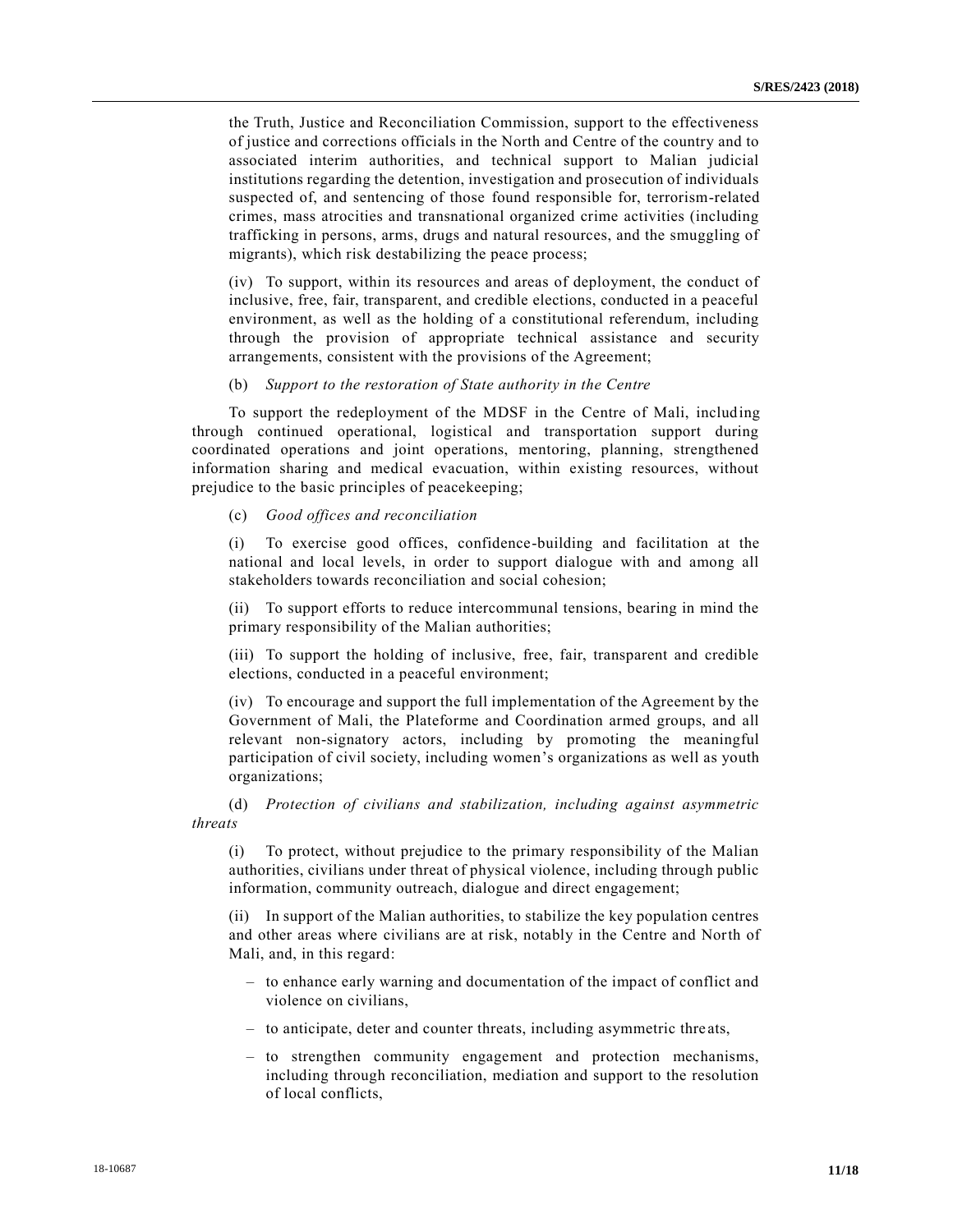- to take robust and active steps to protect civilians, including through active and effective patrolling in areas where civilians are at risk, mitigating the risk to civilians before, during and after any military operation,
- to prevent the return of armed elements to those areas, engaging in direct operations pursuant only to serious and credible threats;

(iii) To provide specific protection for women and children affected by armed conflict, including through Child Protection Advisors and Women Protection Advisors as well as consultations with women's organizations, and address the needs of victims of sexual and gender-based violence in armed conflict;

(e) *Promotion and protection of human rights*

(i) To assist the Malian authorities in their efforts to promote and protect human rights, in particular in the areas of justice and reconcili ation, including to support, as feasible and appropriate, the efforts of the Malian authorities, without prejudice to their responsibilities, to bring to justice those responsible for serious violations or abuses of human rights or violations of internatio nal humanitarian law, in particular war crimes and crimes against humanity in Mali, taking into account the referral by the transitional authorities of Mali of the situation in their country since January 2012 to the ICC;

(ii) To monitor, help investigate and report publicly and regularly to the Security Council, on violations of international humanitarian law and on violations and abuses of human rights, including all forms of sexual and genderbased violence and violations and abuses committed against women and children throughout Mali and to contribute to efforts to prevent such violations and abuses;

(f) *Humanitarian assistance*

In support of the Malian authorities, to contribute to the creation of a secure environment for the safe, civilian-led delivery of humanitarian assistance, in accordance with humanitarian principles, and the voluntary, safe and dignified return of internally displaced persons and refugees, or local integration or resettlement of internally displaced persons and refugees in close coordination with humanitarian actors;

## *Other tasks*

39. *Further authorizes* MINUSMA, without impeding on its capacity to implement its priority tasks, to use its existing capacities to assist in implementing the following other tasks in a streamlined and sequenced manner, bearing in mind that priority and secondary tasks are mutually reinforcing:

## (a) *Projects for stabilization*

In support of the Malian authorities, to contribute to the creation of a secure environment for projects, including quick impact projects, aimed at stabilizing the North of Mali;

#### (b) *Weapons and ammunition management*

To assist the Malian authorities with the removal and destruction of mines and other explosive devices and weapons and ammunition management;

#### (c) *Cooperation with Sanctions Committees*

To assist and exchange information with the Sanctions Committee and the Panel of experts established by resolution 2374;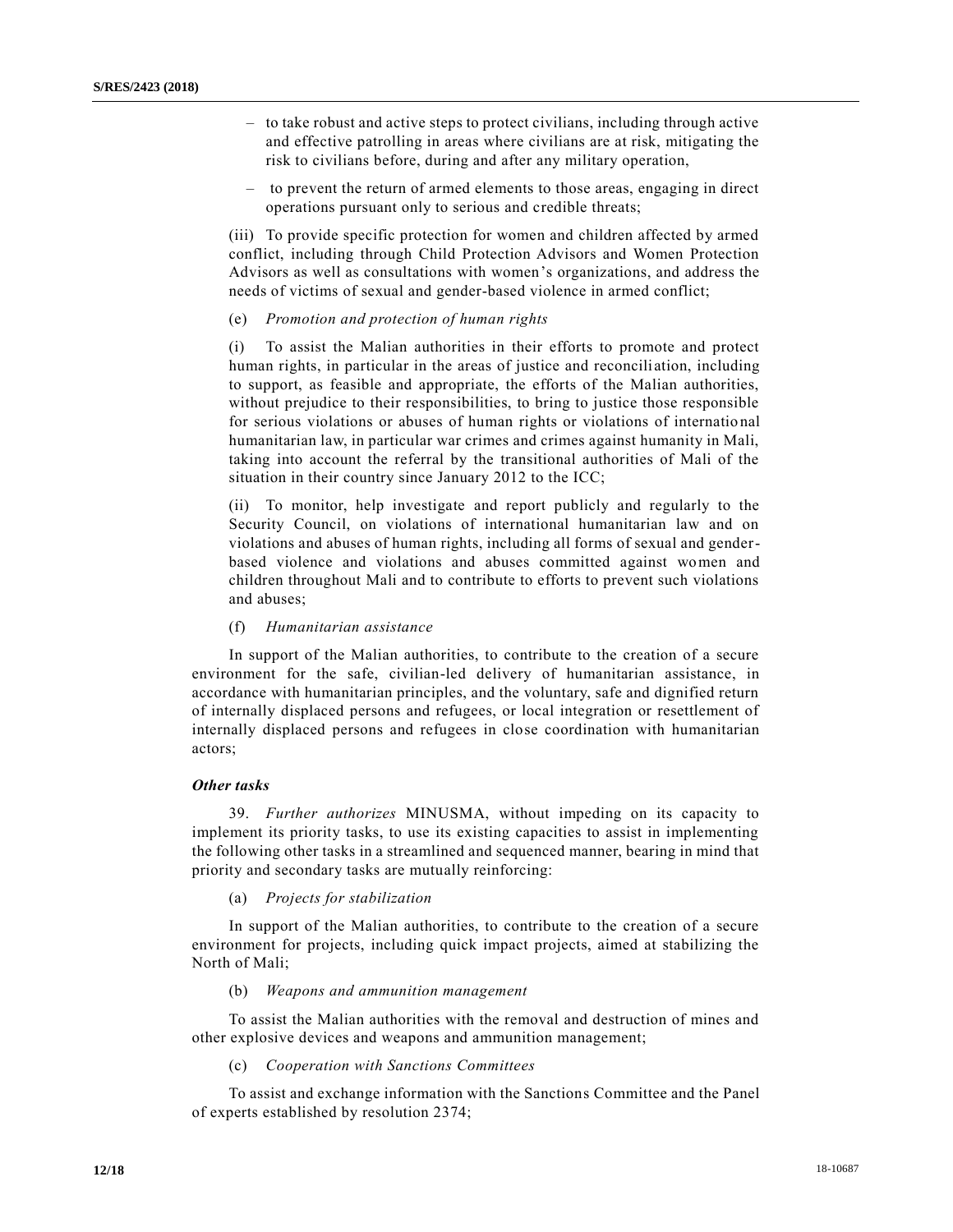To assist the 1267/1989/2253 ISIL (Da'esh) and Al-Qaida Sanctions Committee and the Analytical Support and Sanctions Monitoring Team established by resolution [1526 \(2004\),](https://undocs.org/S/RES/1526(2004)) including by passing information relevant to the implementation of the measures in paragraph 1 of resolution [2368 \(2017\);](https://undocs.org/S/RES/2368(2017))

#### **Other security presences in Mali and the Sahel region**

40. *Recognizes* that, in light of the specific and challenging environment in which it is deployed, MINUSMA interacts with other security presences which have the potential to be mutually beneficial instruments to restore peace and stability in Mali and the Sahel region, *further recognizes* that these security presences share the strategic objective to support the full, effective and inclusive implementation of the Agreement, while acknowledging the specificities of their respective mandates and postures;

41. *Requests* the Secretary-General to continue to ensure adequate coordination, exchange of information and, when applicable, support, within their respective mandates and through existing mechanisms, between MINUSMA, the MDSF, the FC-G5S, the French Forces and the European Union missions in Mali, *further requests* MINUSMA to strengthen its strategic communication towards all Malian stakeholders and towards local populations, with the objective to enhance awareness and understanding about the nature, impact and specificitie s of its mandate and activities;

42. *Stresses* that security responses to the threats faced by Mali can only be effective if complemented by the full, effective and inclusive implementation of the Agreement, if accompanied by the rapid and effective implementation of inclusive regional strategies by relevant actors encompassing security, governance, development, human rights and humanitarian issues, as well as if conducted in full compliance with international law, by taking feasible precautions to minimize the risk of harm to civilians in all areas of operations;

### *Malian Defence and Security Forces*

43. *Affirms* that the gradual restoration and extension of State authority across the territory of Mali, in particular the reformed and reconstituted MDSF, consistent with the provisions of the Agreement and in accordance with international human rights law and international humanitarian law, as applicable, would contribute significantly to the stability of Mali and to deter the terrorist threat, and thus facilitate the fulfilment by MINUSMA of its mandate to stabilize Mali;

44. *Strongly condemns* the continued terrorist attacks against MDSF, *expresses serious concerns* about repeated allegations of violations of international human rights law and international humanitarian law by MDSF in the conduct of counterterrorism operations, including in Central Mali, *urges* the Government of Mali to carry out transparent and credible investigations on alleged violations of international human rights law and international humanitarian law by MDSF, *calls for* those responsible for such violations or abuses to be held accountable, *takes positive note* of the measures announced by the Government of Mali in response to several allegations referred to above and *urges* for the effective implementation of those measures, in pursuance of the conditions referred to above;

45. *Requests* MINUSMA to ensure that any of its support to the MDSF is provided in strict compliance with the Human Rights Due Diligence Policy on United Nations support to non-United Nations security forces (HRDDP), *calls upon* the Government of Mali to implement all recommendations made by MINUSMA in the framework of the HRDDP, and *encourages* international partners to insist on respect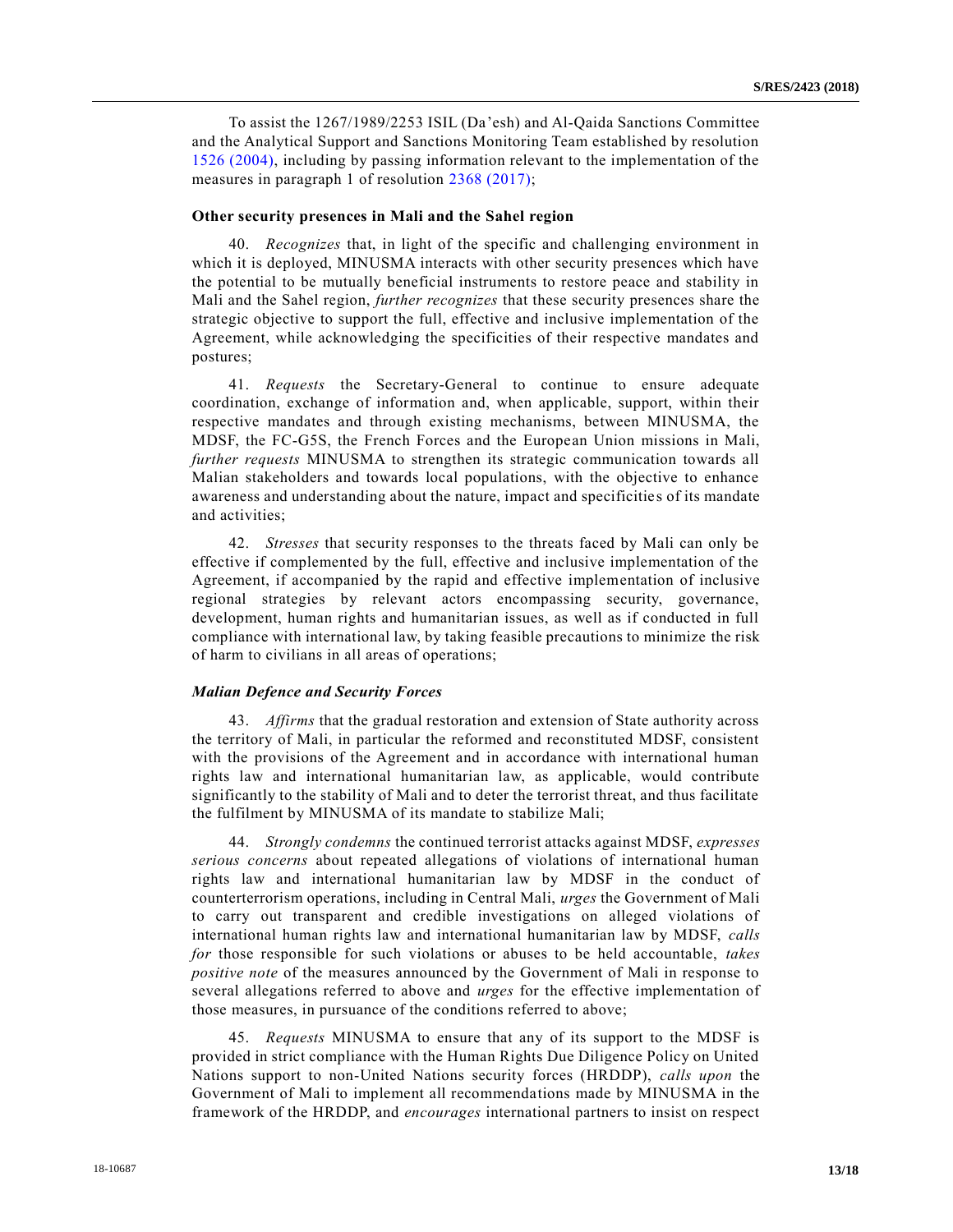for international human rights law, international humanitarian law and accountability as a necessary condition when partnering with the MDSF or other armed actors;

46. *Urges* MINUSMA and the Government of Mali to redouble their efforts towards ensuring a swift, full and effective implementation of the Memorandum of Understanding on support to the redeployment of MDSF;

47. *Encourages* bilateral and multilateral partners to continue to increase their support to accelerate the redeployment of the MDSF, once reformed and reconstituted, to the North of Mali, particularly by providing relevant equipment and training, in coordination with the Government of Mali and MINUSMA and within the framework of the Agreement;

### **Force conjointe du G5 Sahel**

48. *Stresses* that the efforts of the FC-G5S to counter the activities of terrorist groups and other organized criminal groups will contribute to create a more secure environment in the Sahel region, and thus facilitate the fulfilment by MINUSMA of its mandate to stabilize Mali, and *further stresses* that operational and logistical support from MINUSMA, as per the conditions set by resolution [2391 \(2017\),](https://undocs.org/S/RES/2391(2017)) has the potential to allow the FC-G5S, given its current level of capacities, to enhance its ability to deliver on its mandate;

49. *Welcomes* the signing on 23 February 2018 of a technical agreement between the United Nations, the EU and the G5 Sahel with a view to providing specified operational and logistical support through MINUSMA to the FC-G5S, as per the conditions set by resolution [2391 \(2017\),](https://undocs.org/S/RES/2391(2017)) *further welcomes* the operationalization of the support to the FC-G5S through the technical agreement following the disbursement of a contribution of the EU for an amount of 10 million euros, and *calls on* donors to further contribute without delay, in order to guarantee full implementation and functionality of the technical agreement;

50. *Requests* the Secretary-General to enhance exchange of information between MINUSMA and the G5 Sahel States, through provision of relevant intelligence;

51. *Recalls* that adherence to the compliance framework referred to in resolution [2391 \(2017\)](https://undocs.org/S/RES/2391(2017)) is essential in ensuring the required trust among the populations, and thus the effectiveness and legitimacy of the FC-G5S;

52. *Requests* MINUSMA to ensure that any of its support to the FC-G5S is provided in strict compliance with the Human Rights Due Diligence Policy on United Nations support to non-United Nations security forces (HRDDP), and *calls upon* the FC-G5S to cooperate with the United Nations in implementing the HRDDP, including by ensuring that the relevant monitoring and reporting mechanisms are in place and functional;

#### *French forces*

53. *Authorizes* French forces, within the limits of their capacities and areas of deployment, to use all necessary means until the end of MINUSMA's mandate as authorized in this resolution, to intervene in support of elements of MINUSMA when under imminent and serious threat upon request of the Secretary-General, and *requests* France to report to the Council on the implementation of this mandate in Mali and to coordinate its reporting with the reporting by the Secretary-General referred to in paragraph 70 below;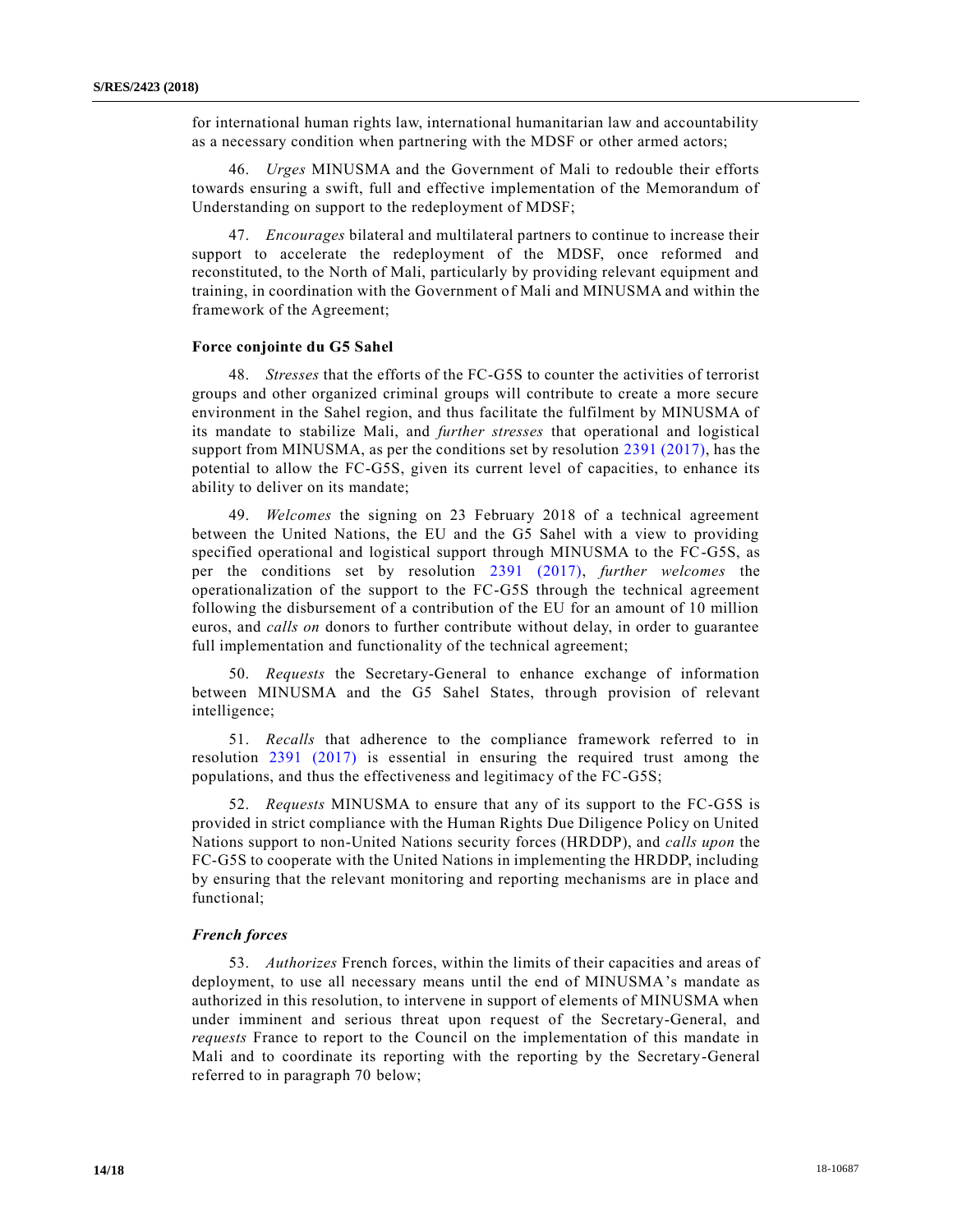### *European Union contribution*

54. *Calls on* the European Union, notably its Special Representative for the Sahel and its EUTM Mali and EUCAP Sahel Mali missions, to coordinate closely with MINUSMA and bilateral partners of Mali engaged to assist the Malian authorities in the Security Sector Reform (SSR), as provided for by the Agreement and consistent with paragraph 38 (a) (ii) above;

## **Capacities of MINUSMA, safety and security of MINUSMA's personnel**

55. *Requests* the Secretary-General to take all necessary steps, including through the full use of existing authorities and extraordinary administrative measures, to enable MINUSMA to reach its full operational capacity without further delay;

56. *Urges* MINUSMA's troop- and police- contributing countries to expedite the procurement and deployment of all necessary contingent-owned equipment, *urges* Member States to provide troops and police that have adequate capabilities, predeployment and, where appropriate, in situ training and equipment, including enablers, specific to the operating environment, in order for MINUSMA to fulfil its mandate, *further urges* Members States which do not meet the above mentioned criteria to consider positively the armoured personnel carrier lease offers formulated by equipment-contributing countries, and *welcomes* the assistance of Member States to MINUSMA's troop- and police-contributing countries in this regard;

57. *Commends* the commitment of the troop- and police-contributing countries in implementing the MINUSMA's mandate in a challenging environment, and in this connection, takes note of the Memoranda of Understanding (MoUs) signed between the United Nations and the troop- and police-contributing countries, and calls on troop- and police-contributing countries to fully and effectively implement the provisions of these MoUs and to declare all nationals caveats as well;

58. *Welcomes* the initiatives undertaken by the Secretary General to standardize a culture of performance in UN peacekeeping, and calls on him to continue his efforts to develop an integrated performance policy framework and apply it to MINUSMA, *requests* the Secretary-General to seek to increase the number of women in MINUSMA, as well as to ensure the meaningful participation of women in all aspects of operations;

59. *Takes note* of the presentation of the report on "Improving Security of United Nations Peacekeepers", *welcomes* the action plan developed by MINUSMA to improve the security of its personnel, *encourages* its swift and continued implementation, and *requests* the Secretary-General to continue to take all appropriate additional measures to review and enhance the safety and security of MINUSMA's personnel and to enable MINUSMA to execute effectively its mandate in a complex security environment that includes asymmetric threats, including through:

- improving MINUSMA's intelligence and analysis capacities, including surveillance and monitoring capacities, within the limits of its mandate,
- providing training and equipment to counter explosive devices, including enhanced support to troop and police contributing countries to deploy the environment specific mine-protected vehicles needed under the current Force requirements,
- improving logistics in mission, in particular by securing MINUSMA's logistical supply routes, including through the deployment of combat convoy battalions and the use of modern technology such as multiple sensors, intelligence fusion and unmanned aerial systems, as well as by exploring potential alternative logistical supply routes,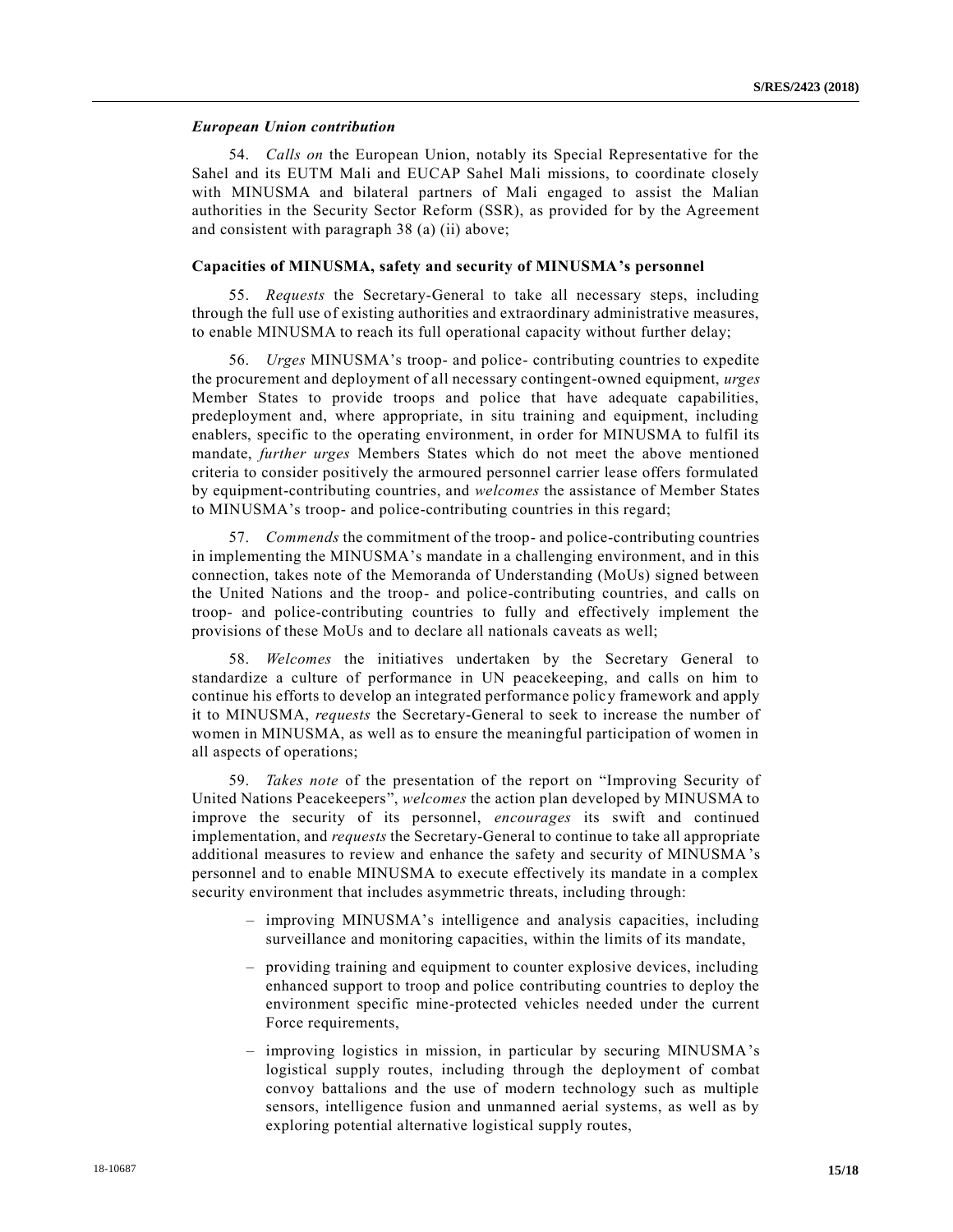- enhancing camps protection, including through the urgent deployment of indirect fire attack early warning devices, such as ground alert radars, on premises not yet equipped,
- implementing more effective casualty and medical evacuation procedures, as well as deploying enhanced medical evacuation capacities,
- taking active and effective measures to improve the planning and functioning of MINUSMA's safety and security facilities and arrangements,
- securing long-term rotation schemes for critical capabilities as well as exploring innovative options to promote partnerships between equipment, troop- and police-contributing countries;

60. *Calls upon* Member States, especially those in the region, to ensure the free, unhindered and expeditious movement to and from Mali of all personnel, as well as equipment, provisions, supplies and other goods, which are for the exclusive and official use of MINUSMA, in order to facilitate the timely and cost-effective delivery of the logistical supply of MINUSMA, and in this regard, *requests* the Secretary-General to take all necessary measures to facilitate the logistical supply of MINUSMA and to consolidate supply routes, including through using alternative routes;

## **Obligations under international law, human rights policy and related aspects**

61. *Urges* the Malian authorities to further combat impunity and, in this regard, to ensure that all perpetrators of crimes involving violations and abuses of human rights and violations of international humanitarian law, including those involving sexual and gender based violence, are held accountable and brought to justice without undue delay, and *also urges* the Malian authorities to continue to cooperate with the ICC, in accordance with Mali's obligations under the Rome Statute, in matters that are within its jurisdiction;

62. *Urges* all parties to comply with obligations under international humanitarian law to respect and protect humanitarian and medical personnel, facilities and relief consignments, and take all required steps to allow and facilitate the full, safe, immediate and unimpeded access of humanitarian actors for the delivery of humanitarian assistance to all people in need, while respecting the United Nations humanitarian guiding principles and applicable international law;

63. *Reiterates* that the Malian authorities have primary responsibility to protect civilians in Mali, *recalls* its past resolutions on the Protection of civilians in armed conflicts, Children and armed conflicts, and Women, peace and security, *calls upon* MINUSMA and all military forces in Mali to take them into account and to abide by international humanitarian, human rights and refugee law, *recalls* the importance of training in this regard, *urges* all parties to implement the conclusions on Children And Armed Conflict in Mali adopted by the Security Council working group on 19 June 2018, *calls upon* the Government of Mali to finalize and sign a joint communique with the UN on addressing sexual and gender-based violence in conflict, and *further calls upon* the Plateforme armed group to implement the commitments contained in its *Communiqué sur la prévention des violences sexuelles liées au conflit au Mali* of June 2016 and upon the Coordination armed group to make similar commitments;

64. *Requests* MINUSMA to take fully into account gender considerations as a cross-cutting issue throughout its mandate and to assist the Malian authorities in ensuring the full and effective participation, involvement and representation of women at all levels and at an early stage of the stabilization phase, including the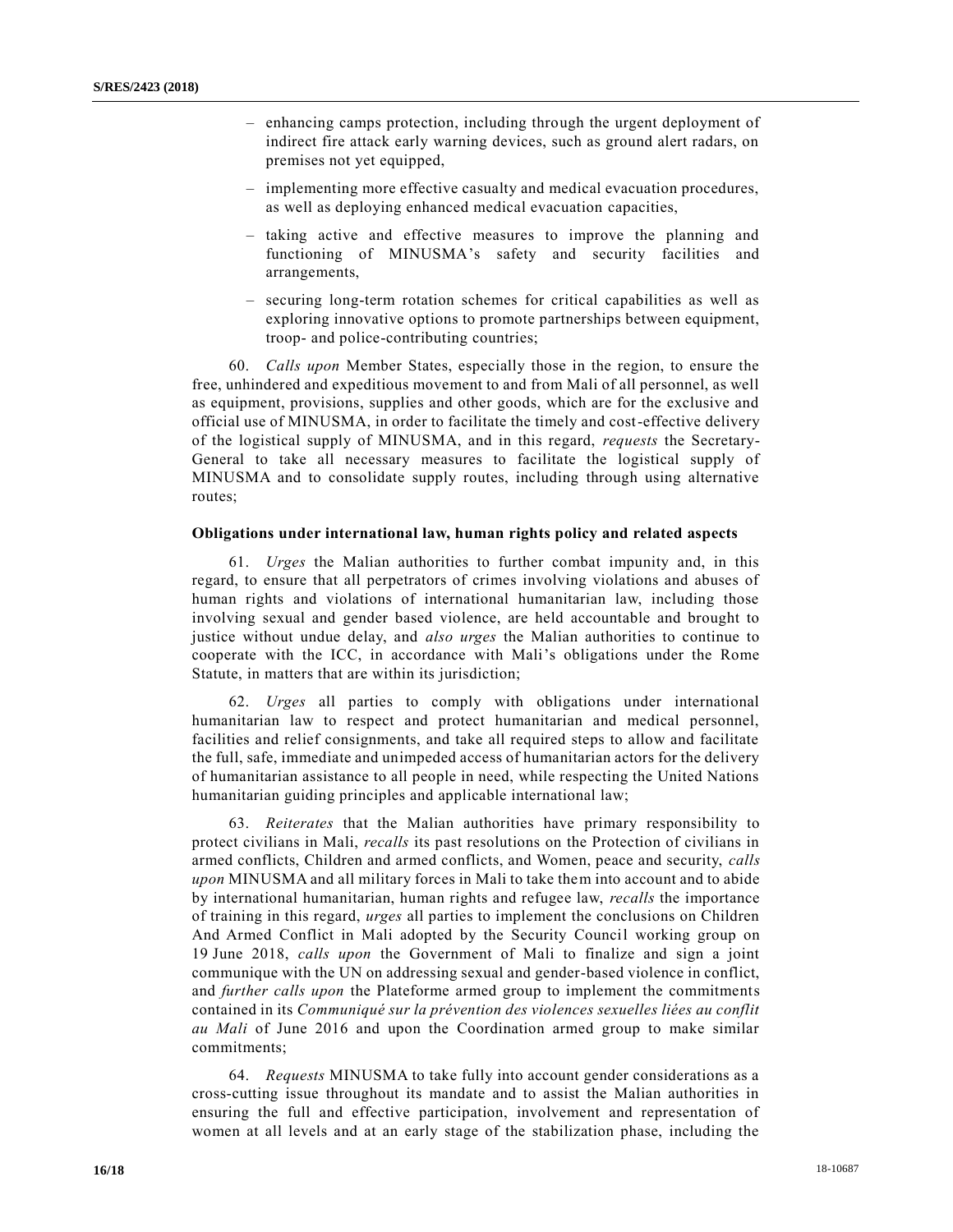security sector reform and disarmament, demobilization and reintegration processes, as well as in reconciliation and electoral processes, *further requests* MINUSMA to assist the parties to ensure women's full and active participation in the implementation of the Agreement, and *further requests* enhanced reporting by MINUSMA to the Security Council on this issue;

65. *Requests* the Secretary-General to ensure full compliance of MINUSMA with the United Nations zero-tolerance policy on sexual exploitation and abuses and to keep the Council fully informed if such cases of misconduct occur, and *urges* troopand police-contributing countries to take appropriate preventative action, including predeployment awareness training, and to ensure full accountability in cases of such conduct involving their personnel;

66. *Requests* MINUSMA to take fully into account child protection as a crosscutting issue throughout its mandate and to assist the Malian authorities in ensuring that the protection of children's rights is taken into account, inter alia, in disarmament, demobilization and reintegration processes and in security sector reform in order to end and prevent violations and abuses against children;

#### **Environmental issues**

67. *Requests* MINUSMA to consider the environmental impacts of its operations when fulfilling its mandated tasks and, in this context, to manage them as appropriate and in accordance with applicable and relevant General Assembly resolutions and United Nations rules and regulations, and to operate mindfully in the vicinity of cultural and historical sites;

68. *Notes the importance* for the Government of Mali and the United Nations to take into consideration, as appropriate, the security implications of the adverse effects of climate change and other ecological changes and natural disasters, among other factors, in their activities, programs and strategies in Mali;

#### **Small arms and light weapons**

69. *Calls upon* the Malian authorities, with the assistance of MINUSMA, consistent with paragraph 16 above, and international partners, to address the issue of the proliferation and illicit trafficking of small arms and light weapons in accordance with the ECOWAS Convention on Small Arms and Light Weapons, Their Ammunition and Other Related Materials and the United Nations Programme of Action on Small Arms and Light Weapons, in order to ensure the safe and effective management, storage and security of their stockpiles of small arms and light weapons and the collection and/or destruction of surplus, seized, unmarked or illicitly held weapons, and *further stresses* the importance of the full implementation of its resolutions [2017 \(2011\),](https://undocs.org/S/RES/2017(2011)) [2117 \(2013\)](https://undocs.org/S/RES/2117(2013)) and [2220 \(2015\);](https://undocs.org/S/RES/2220(2015))

#### **Reports by the Secretary-General**

70. *Requests* the Secretary-General to report to the Security Council every three months after the adoption of this resolution on the implementation of this resolution, focusing:

(i) on the progress in the implementation of the Agreement and on MINUSMA's efforts to support it,

(ii) on progress in the implementation of the measures taken to improve MINUSMA's performance and effectiveness to implement its mandate, as outlined in paragraphs 55 to 60 above, including measures to enhance the safety and security of MINUSMA's personnel and to implement a comprehensive approach to protection of civilians,